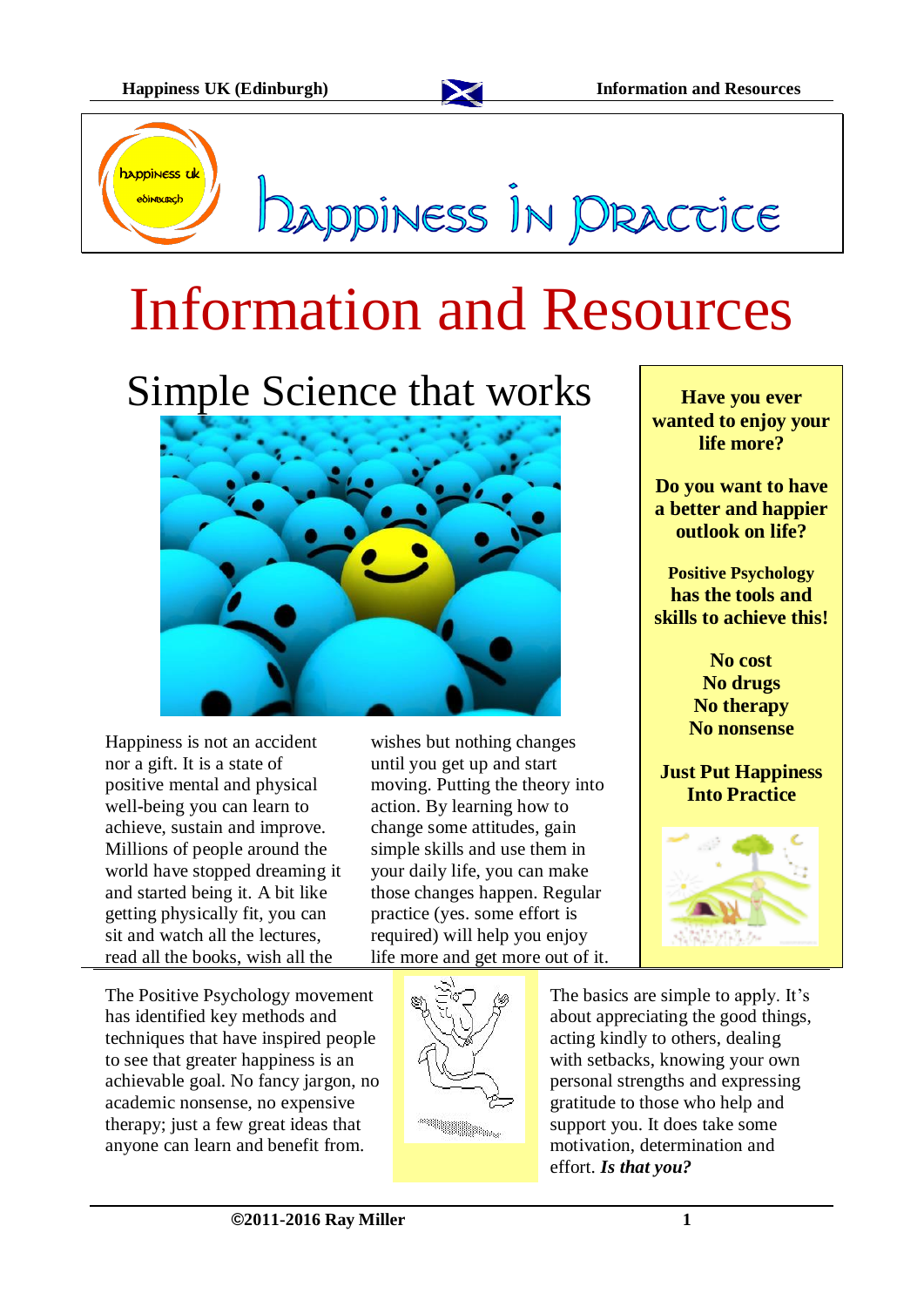

# A simple 5 week programme

# There is no magic key, no magic pill, but there is a recipe, and ingredients!

**Why not try this simple, 5 week programme.** Each week you will focus on one particular attitude or skill. **PAUSE** and make time for **DAPPINESS IN PRACTICE**.

- **Week 1 P**ractice Appreciation
- **Week 2 A**cts of Kindness
- **Week 3 U**se Your Personal Strengths
- **Week 4 S**etbacks and Resilience
- **Week 5 E**xpressions of Gratitude

**Of course, you shouldn't just stop after 5 weeks.** These are lifetime skills that you will use again and again. When you've done each exercise for the first week, keep it going.

Life doesn't always run smoothly. You will find that these skills will help you win through when times are not so good. Remember and practice them.

They will also make the positive experiences even stronger when things are going well.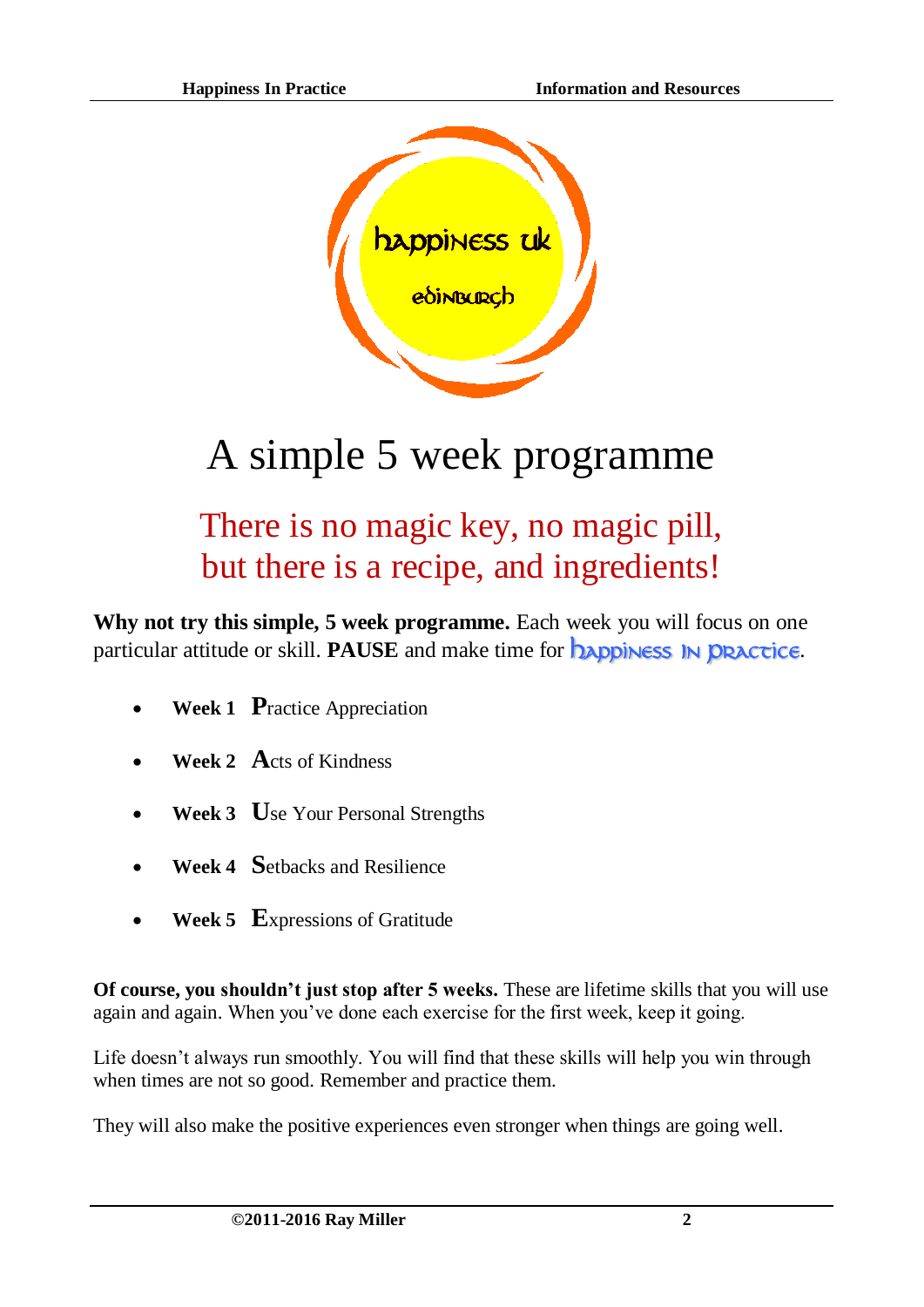# **Week 1 Practice Appreciation**

We take so many things for granted that sometimes we hardly notice the things we enjoy and appreciate. On the other hand we certainly notice the things that annoy or upset us. Let's get the balance right! For the next week try to pay more attention to the little and large things that you enjoy in the day. Aim for at least 3 things you **Appreciate** per day. Note them down here and review them each evening.

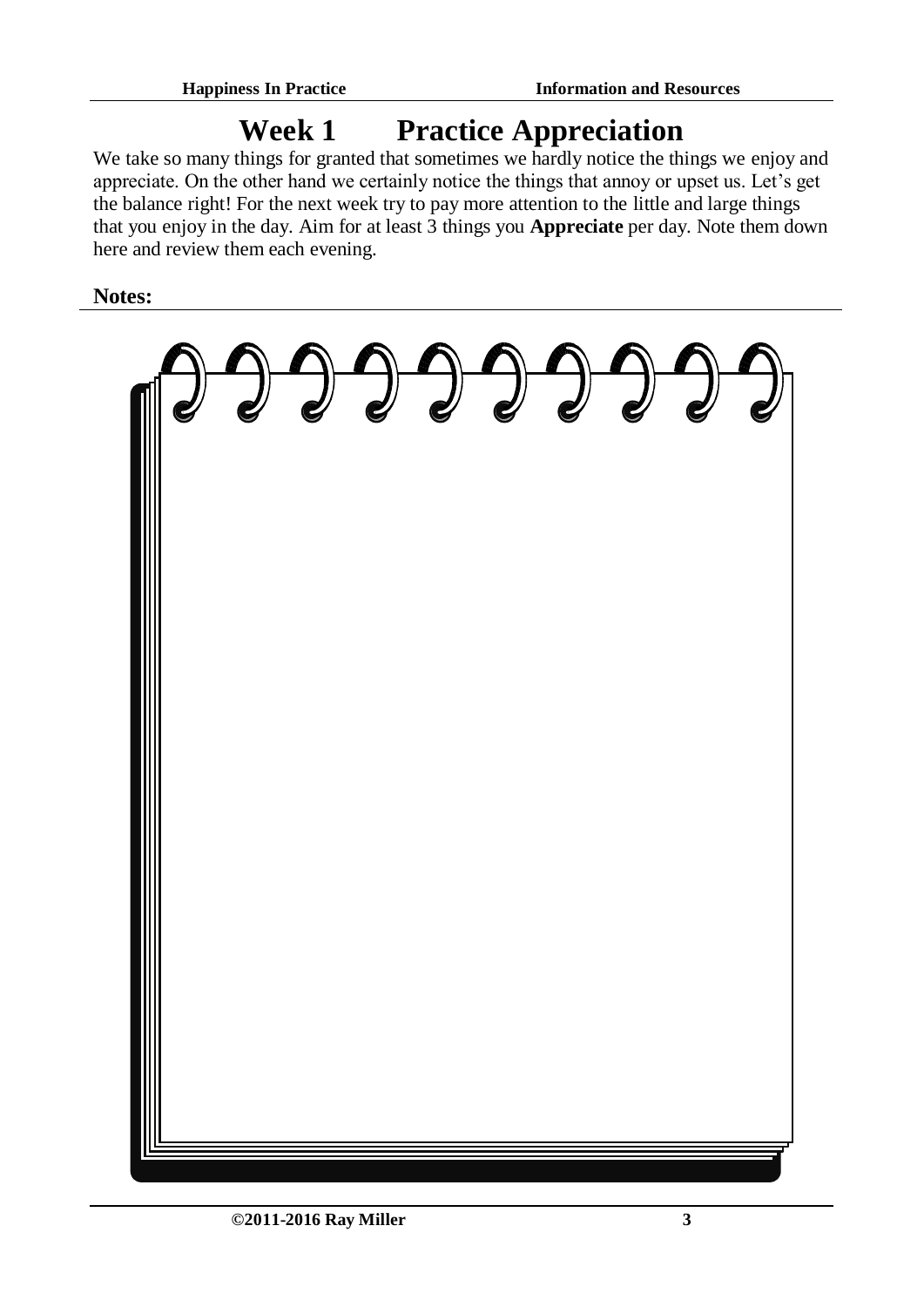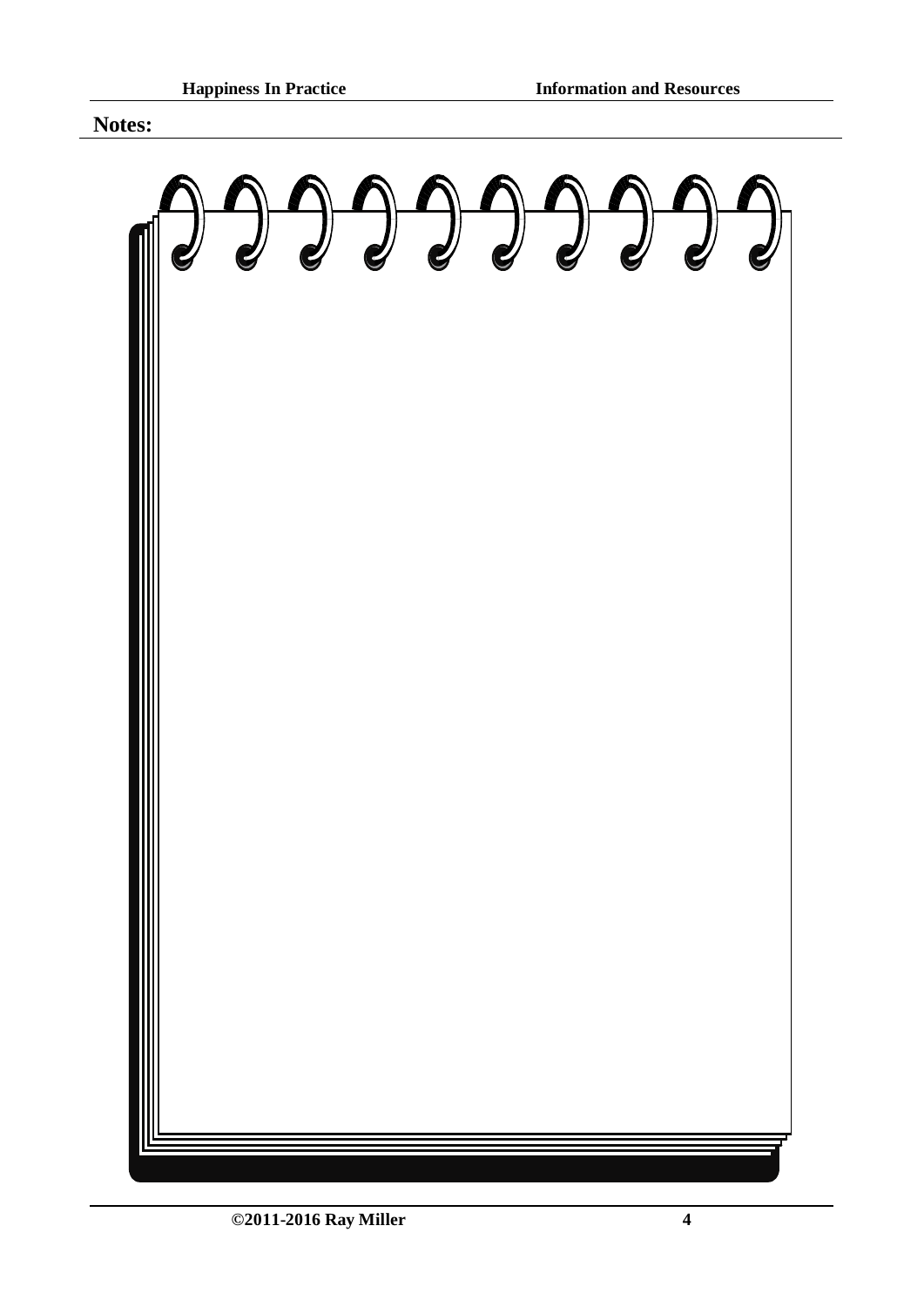## **Week 2 Acts of Kindness**

It may seem strange, but much of our own happiness and sense of well-being comes from helping improve the happiness and well-being of others. Each day, in large or small ways, we can practice acts of kindness and thoughtfulness that make the world just a little better place to live. That's our world too! Try for 3 **Acts of Kindness** a day and note down your achievements. Read them over each evening.

# **Here are some ideas for acts of kindness**

- **1.** Give up your seat **2.** Hold a door open
- **2.** Hold a door open for someone<br>**3.** Give a (sincere) compliment
- **3.** Give a (sincere) compliment
- **4.** Make someone laugh
- **5.** Give someone a hug
- **6.** Take time to really listen to someone
- **7.** Make someone new feel welcome
- **8.** Let one car in on every journey
- **9.** Give directions to someone who's lost
- **10.** Have a conversation with a stranger
- **11.** Pick up litter as you walk
- **12.** Let someone in front of you in the supermarket queue
- **13.** Tell someone they mean a lot to you
- **14.** Let someone have your parking spot
- **15.** Read a story with a child
- **16.** Offer your change to someone struggling to find the right amount
- **17.** Treat a loved one to breakfast in bed
- **18.** Buy cakes or fruit for your colleagues
- **19.** Invite your neighbour round for a drink and a chat
- **20.** Offer to help with someone's shopping
- **21.** Tell someone if you notice they're doing a good job
- **22.** Pass on a book you've enjoyed
- **23.** Say sorry (you know who to)
- **24.** Forgive someone for what they've done
- **25.** Visit a sick friend, relative or neighbour
- **26.** Buy an unexpected gift for someone
- **27.** Bake something for a neighbour
- **28.** Pay for someone in the queue behind
- **29.** Do a chore that you don't normally do
- **30.** Help out someone in need
- **31.** Offer to look after a friend's children
- **32.** Offer to mow your neighbour's lawn
- **33.** Donate your old things to charity
- **34.** Give food to a homeless person and take time to talk with them
- **35.** Visit someone who may be lonely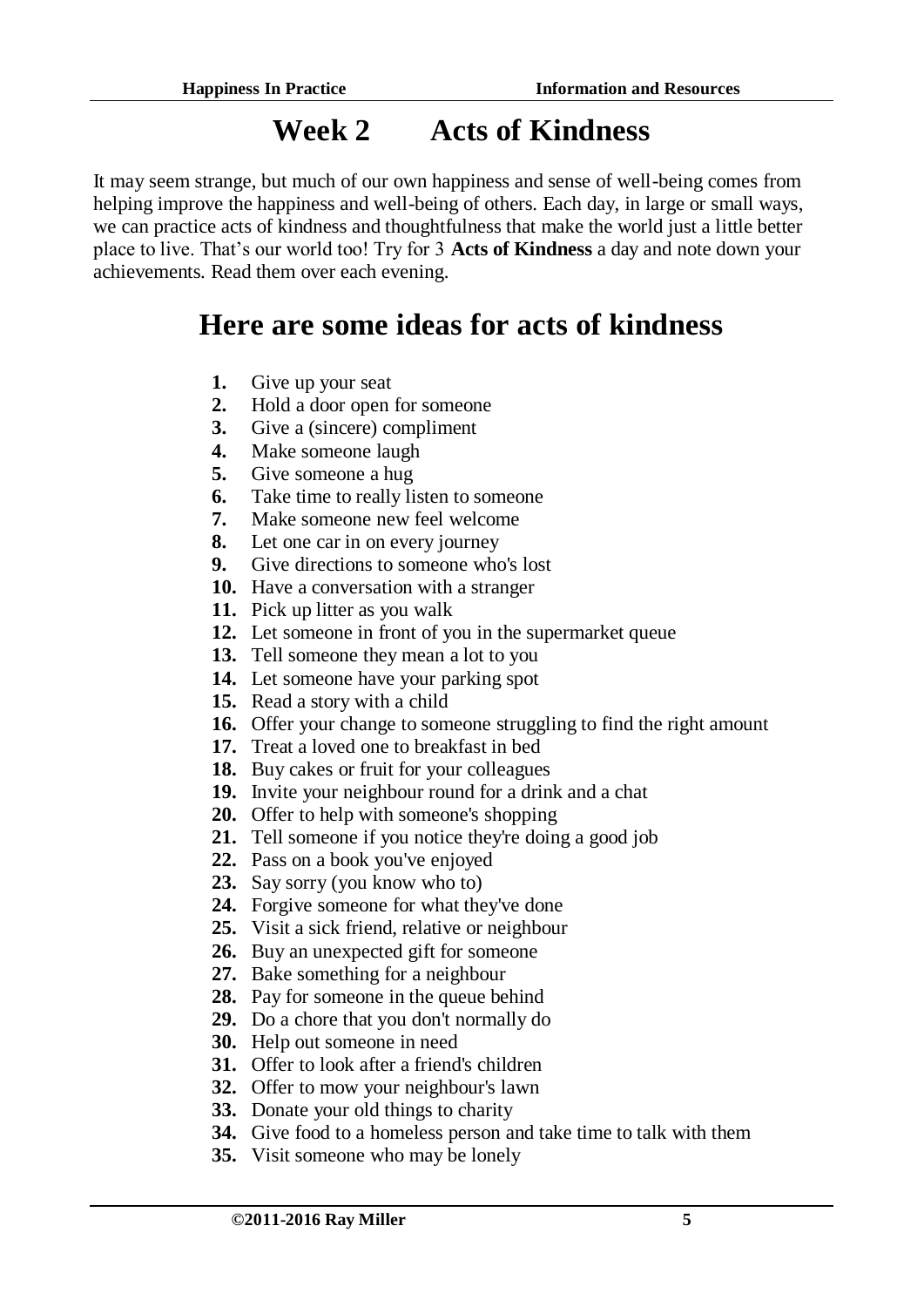- **36.** Give blood
- **37.** Get back in contact with someone you've lost touch with
- **38.** Organise a fundraising event
- **39.** Volunteer your time for a charity
- **40.** Plan a street party

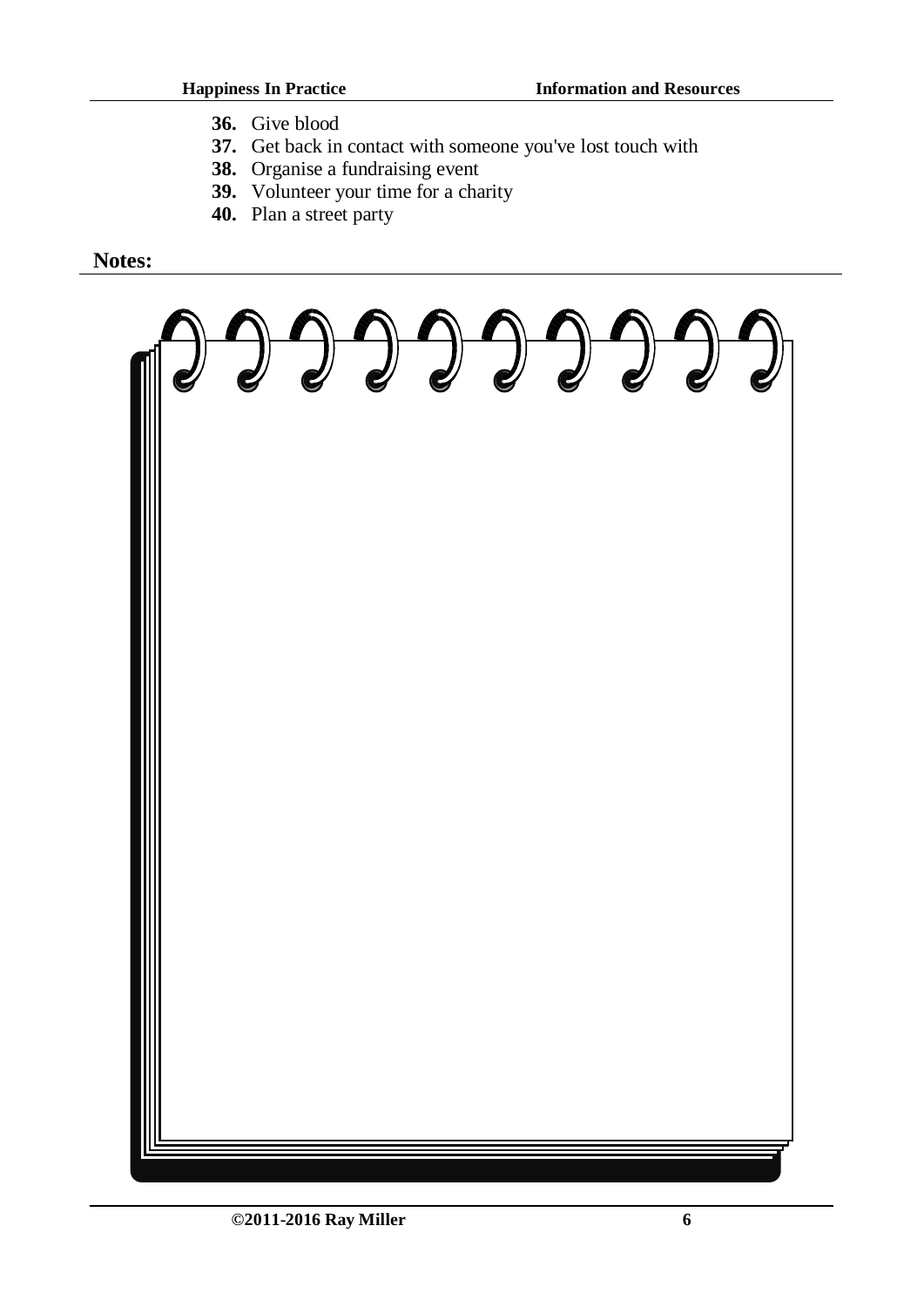$\partial \partial$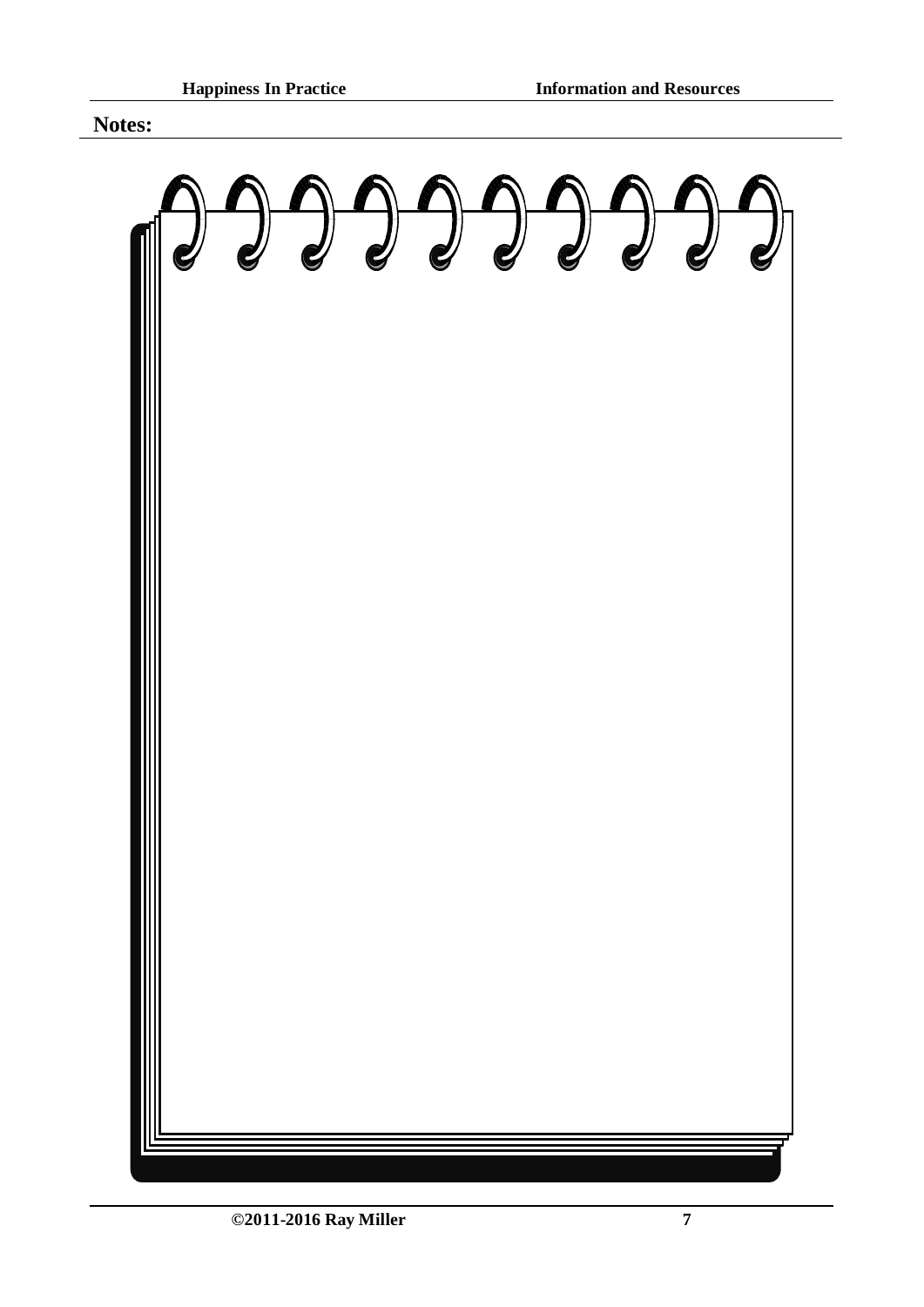# **Week 3 Use Your Personal Strengths**

Although at times we may feel weak and helpless, we all have strengths. Often these go unrecognised and we may even believe some of the strengths are weaknesses. Let's get a more balanced view by looking at some important strengths you may display in your day to day life. Read the list on the following pages and note down your **Personal Strengths** below.

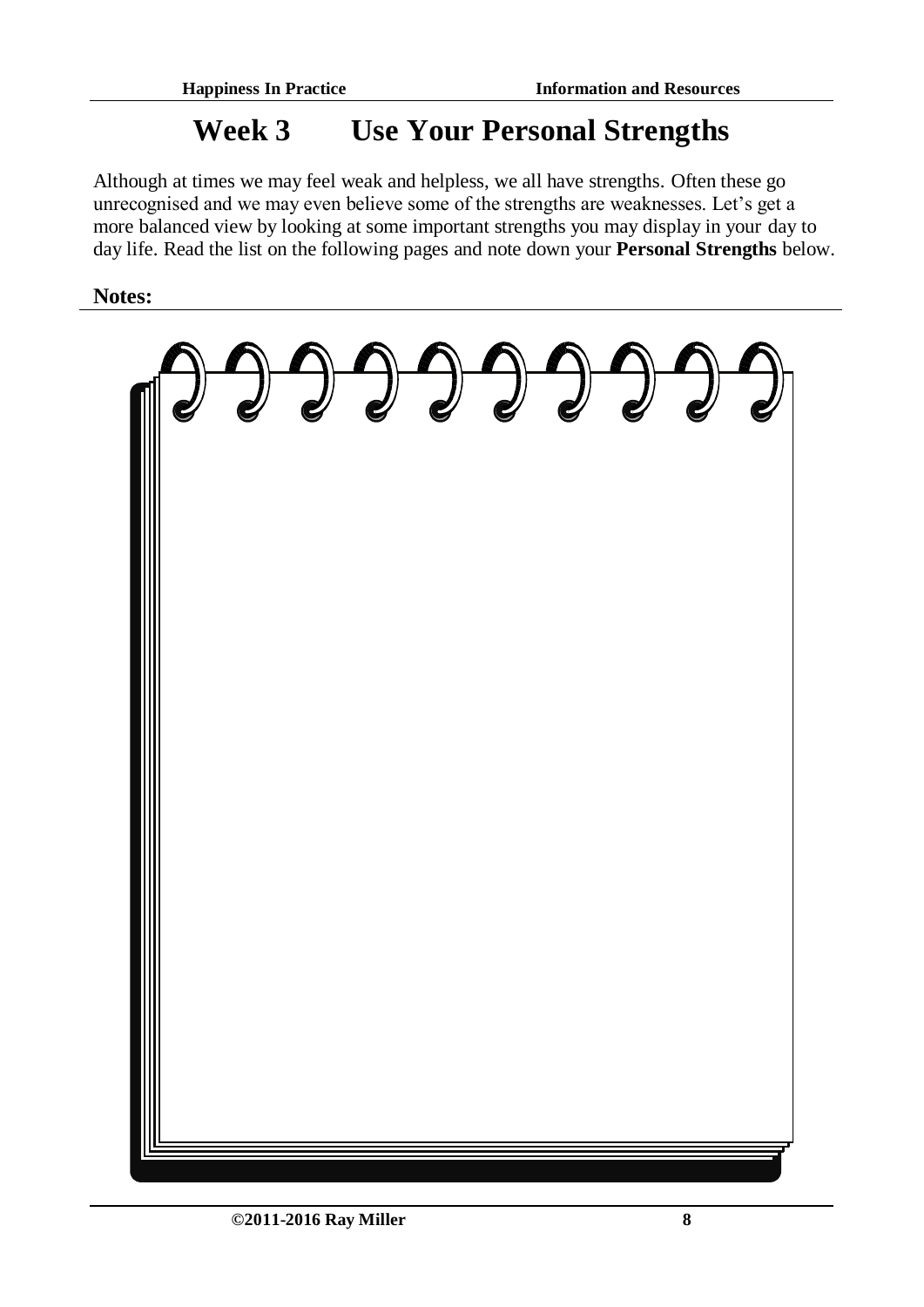# **Signature Strengths**

Key qualities you may have or wish to work towards. Some will be more typical of you than others. Know your strengths and build on them.

## **Strength Description**

| $\mathbf{1}$            | <b>Creativity [originality,</b><br>ingenuity]                                             | Thinking of novel and productive ways to do things;<br>includes artistic achievement but is not limited to it                                                                                                                        |
|-------------------------|-------------------------------------------------------------------------------------------|--------------------------------------------------------------------------------------------------------------------------------------------------------------------------------------------------------------------------------------|
| $\mathbf 2$             | <b>Curiosity [interest,</b><br>novelty-seeking,<br>openness to experience]                | Taking an interest in all of ongoing experience for its own<br>sake; finding subjects and topics fascinating; exploring and<br>discovering                                                                                           |
| 3                       | <b>Open-mindedness</b><br>[judgment, critical<br>thinking]                                | Thinking things through and examining them from all<br>sides; not jumping to conclusions; being able to change<br>one's mind in light of evidence; weighing all evidence<br>fairly                                                   |
| $\overline{\mathbf{4}}$ | <b>Love of Learning</b>                                                                   | Mastering new skills, topics, and bodies of knowledge,<br>whether on one's own or formally; obviously related to the<br>strength of curiosity but goes beyond it to describe the<br>tendency to add systematically to what one knows |
| 5                       | <b>Perspective [wisdom]</b>                                                               | Being able to provide wise counsel to others; having ways<br>of looking at the world that make sense to oneself and to<br>other people                                                                                               |
| 6                       | <b>Bravery</b> [valour]                                                                   | Not shrinking from threat, challenge, difficulty, or pain;<br>speaking up for what is right even if there is opposition;<br>acting on convictions even if unpopular; includes physical<br>bravery but is not limited to it           |
| 7                       | <b>Persistence</b><br>[perseverance,<br>industriousness]                                  | Finishing what one starts; persisting in a course of action<br>in spite of obstacles; "getting it out the door"; taking<br>pleasure in completing tasks                                                                              |
| 8                       | Integrity [authenticity,<br>honestyl                                                      | Speaking the truth but more broadly presenting oneself in a<br>genuine way; being without pretence; taking responsibility<br>for one's feelings and actions                                                                          |
| 9                       | <b>Vitality</b> [zest,<br>enthusiasm, vigor,<br>energy                                    | Approaching life with excitement and energy; not doing<br>things halfway or half-heartedly; living life as an<br>adventure; feeling alive and activated                                                                              |
| 10                      | Love                                                                                      | Valuing close relations with others, in particular those in<br>which sharing and caring are reciprocated; being close to<br>people                                                                                                   |
| 11                      | Kindness [generosity,<br>nurturance, care,<br>compassion, altruistic<br>love, "niceness"] | Doing favours and good deeds FOR others; helping them;<br>taking care of them Kindness and generosity                                                                                                                                |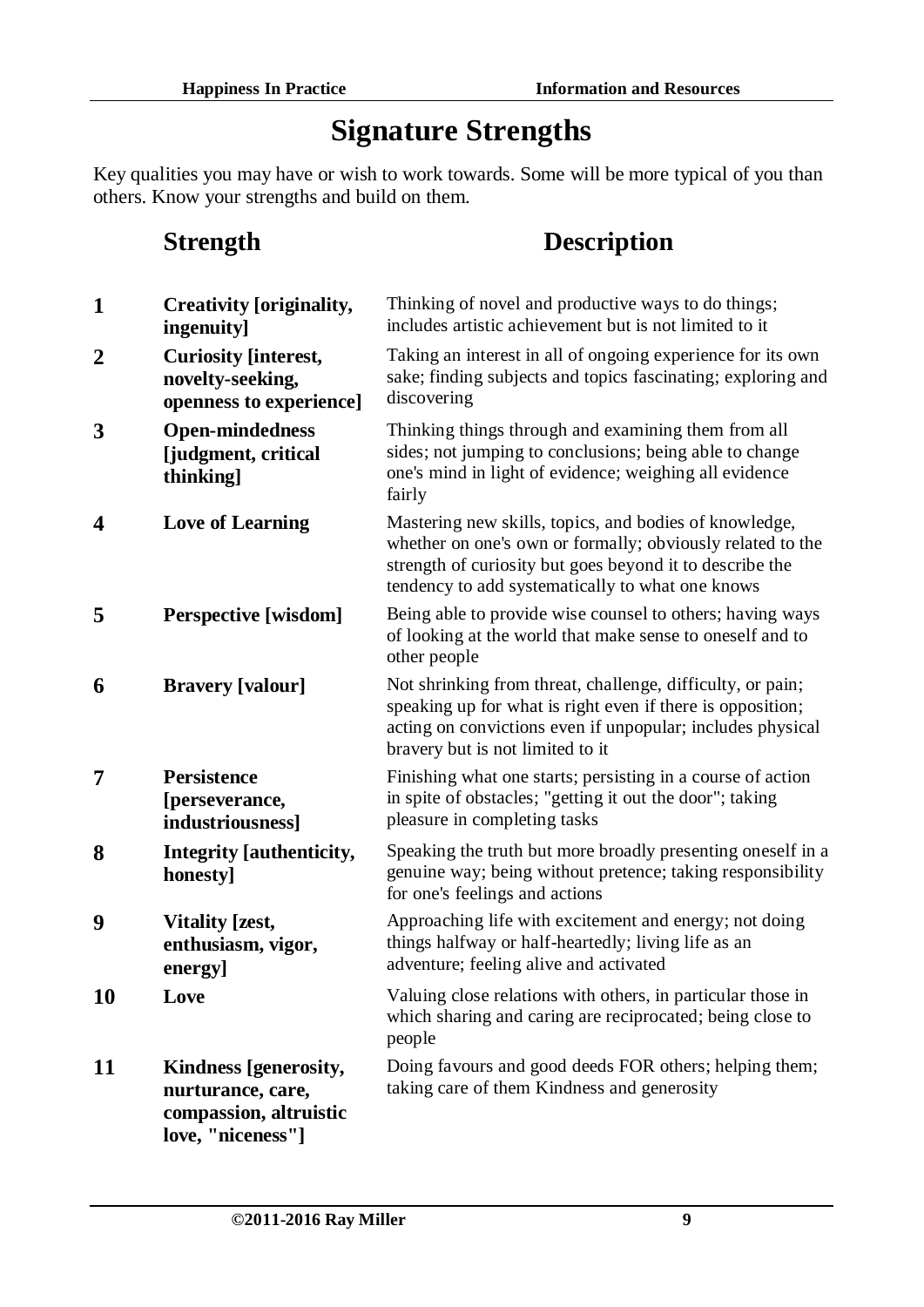|    | <b>Happiness In Practice</b>                                                     | <b>Information and Resources</b>                                                                                                                                                                                        |
|----|----------------------------------------------------------------------------------|-------------------------------------------------------------------------------------------------------------------------------------------------------------------------------------------------------------------------|
| 12 | <b>Social Intelligence</b><br>[emotional intelligence,<br>personal intelligence] | Being aware of the motives and feelings of other people<br>and oneself; knowing what to do to fit in to different<br>social situations; knowing what makes other people tick<br>Social intelligence                     |
| 13 | <b>Citizenship</b> [social<br>responsibility, loyalty,<br>teamwork]              | Working well as member of a group or team; being<br>loyal to the group; doing one's share                                                                                                                               |
| 14 | <b>Fairness</b>                                                                  | Treating all people the same according to notions of<br>fairness and justice; not letting personal feelings bias<br>decisions about others; giving everyone a fair chance                                               |
| 15 | Leadership                                                                       | Encouraging a group of which one is a member to get<br>things done and at the same time maintain good<br>relations within the group; organizing group activities<br>and seeing that they happen                         |
| 16 | <b>Forgiveness and mercy</b>                                                     | Forgiving those who have done wrong; giving people a<br>second chance; not being vengeful                                                                                                                               |
| 17 | <b>Humility/Modesty</b>                                                          | Letting one's accomplishments speak for themselves;<br>not seeking the spotlight; not regarding one's self as<br>more special than one is                                                                               |
| 18 | <b>Prudence</b>                                                                  | Being careful about one's choices; not taking undue<br>risks; not saying or doing things that might later be<br>regretted                                                                                               |
| 19 | Self-regulation [self-<br>controll                                               | Regulating what one feels and does; being disciplined;<br>controlling one's appetites and emotions                                                                                                                      |
| 20 | <b>Appreciation of beauty</b><br>and excellence [awe,<br>wonder, elevation]      | Noticing and appreciating beauty, excellence, and/or<br>skilled performance in all domains of life, from nature<br>to art to mathematics to science to everyday experience                                              |
| 21 | Gratitude                                                                        | Being aware of and thankful for the good things that<br>happen; taking time to express thanks                                                                                                                           |
| 22 | Hope [optimism,<br>future-mindedness,<br>future orientation]                     | Expecting the best in the future and working to achieve<br>it; believing that a good future is something that can be<br>brought about                                                                                   |
| 23 | <b>Humor</b> [playfulness]                                                       | Liking to laugh and tease; bringing smiles to other<br>people; seeing the light side; making (not necessarily<br>telling) jokes                                                                                         |
| 24 | Spirituality<br>[religiousness, faith,<br>purpose]                               | Having coherent beliefs about the higher purpose and<br>meaning of the universe; knowing where one fits within<br>the larger scheme; having beliefs about the meaning of<br>life that shape conduct and provide comfort |

If you'd like to check your signature strengths, please go online to **www.authentichappiness.org**

Register on the site (free) and complete the VIA signature strengths test.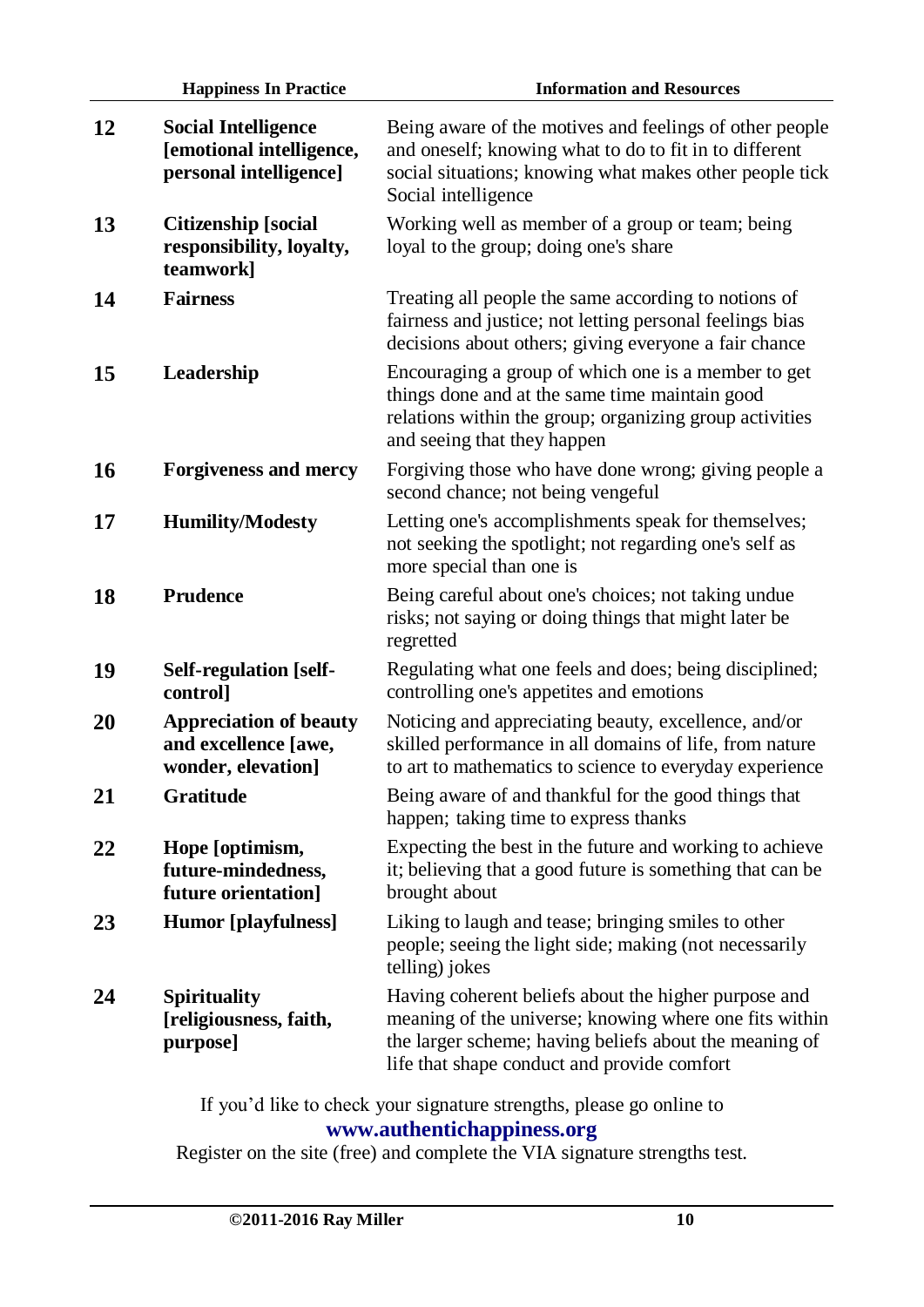This week, keep a note each day of any Personal Strengths you have used. If you identify some that are not on the list, that's great! Include them too! Try to record 3 **Personal Strengths** a day and review them each evening.

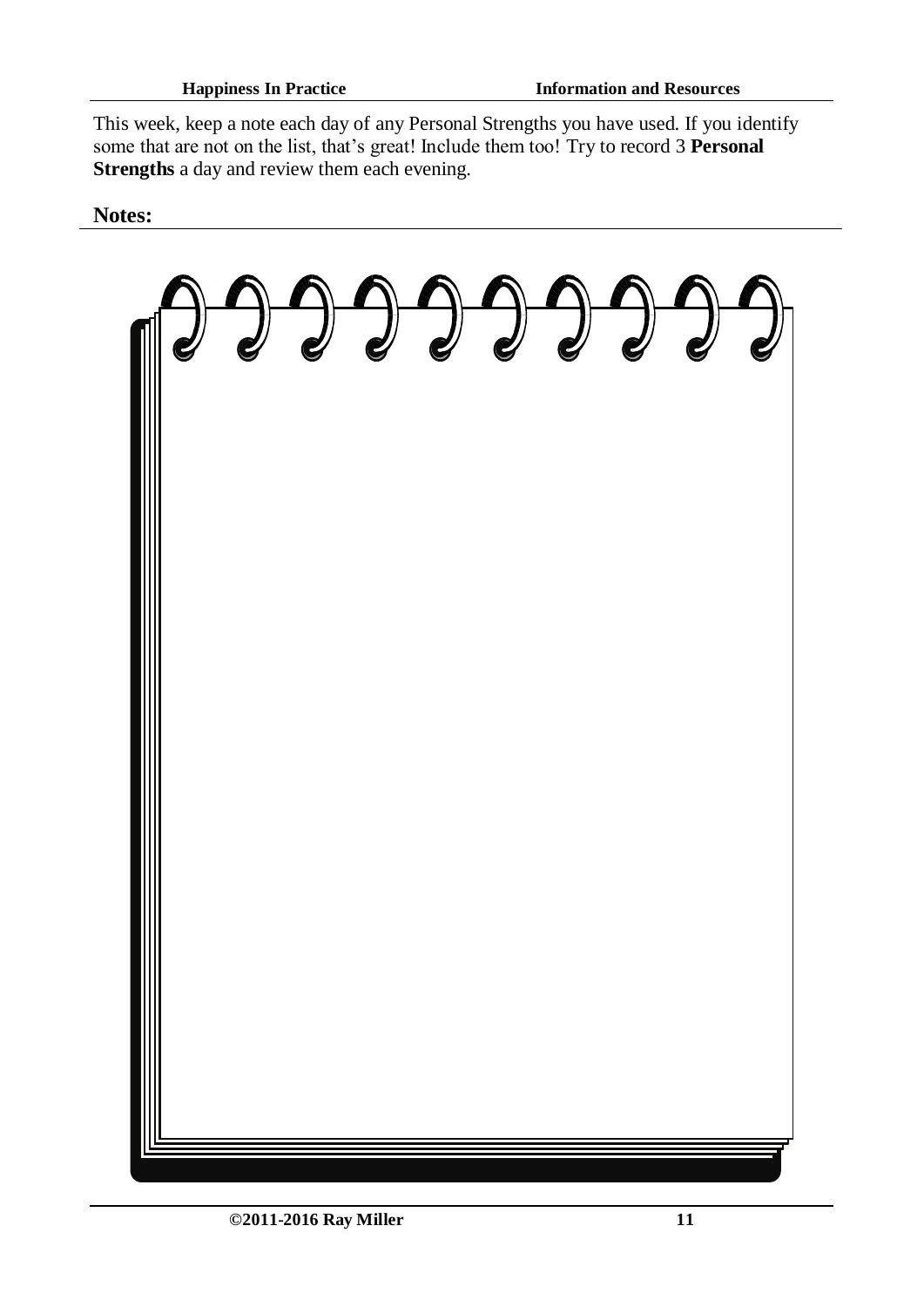$\overline{\mathcal{Q}}$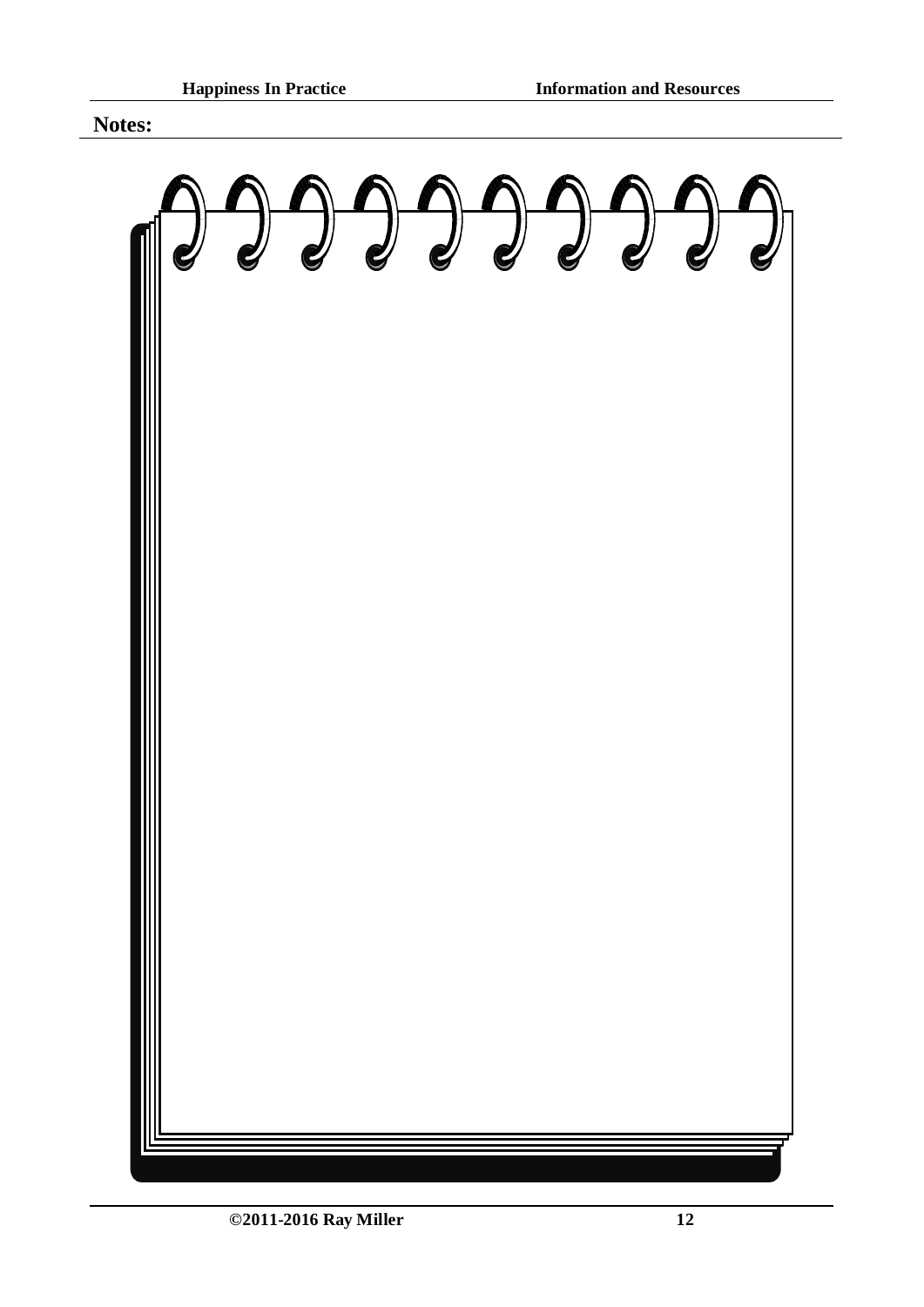# **Week 4 Setbacks and Resilience**

Life doesn't always go smoothly. There are times when we all have to face difficulties, distress and pain, both physical and emotional. That's normal. But as a famous man once said, if you are going through hell then it's best to keep going. There will be another side where you can come out and move on. Another famous philosopher said that setbacks can strengthen us. If we learn from our experiences, we come out better able to deal with future problems. Sometimes we have to fall to rise again. That's resilience.

**Resilience** is often said to be the key to managing Happiness

### **What is Resilience and how do you develop it?**

- Ability to "bounce back" after an insult.
- Cope adequately in the face of difficulties.
- Bend but not break under stress.
- Handle setbacks when things go awry.
- Maintain equilibrium when events are highly aversive.
- Ability to persevere.
- Envision a positive outcome in the future.
- See the bigger picture.
- Ability to look on the bright side
- Create meaning; transcend
- Flexibility
- Get support; accept help
- Recapture past success
- Model others who have been resilient.
- Share the successful experience with others
- Physical self-care
- Sense of humor
- Embrace change
- Access creativity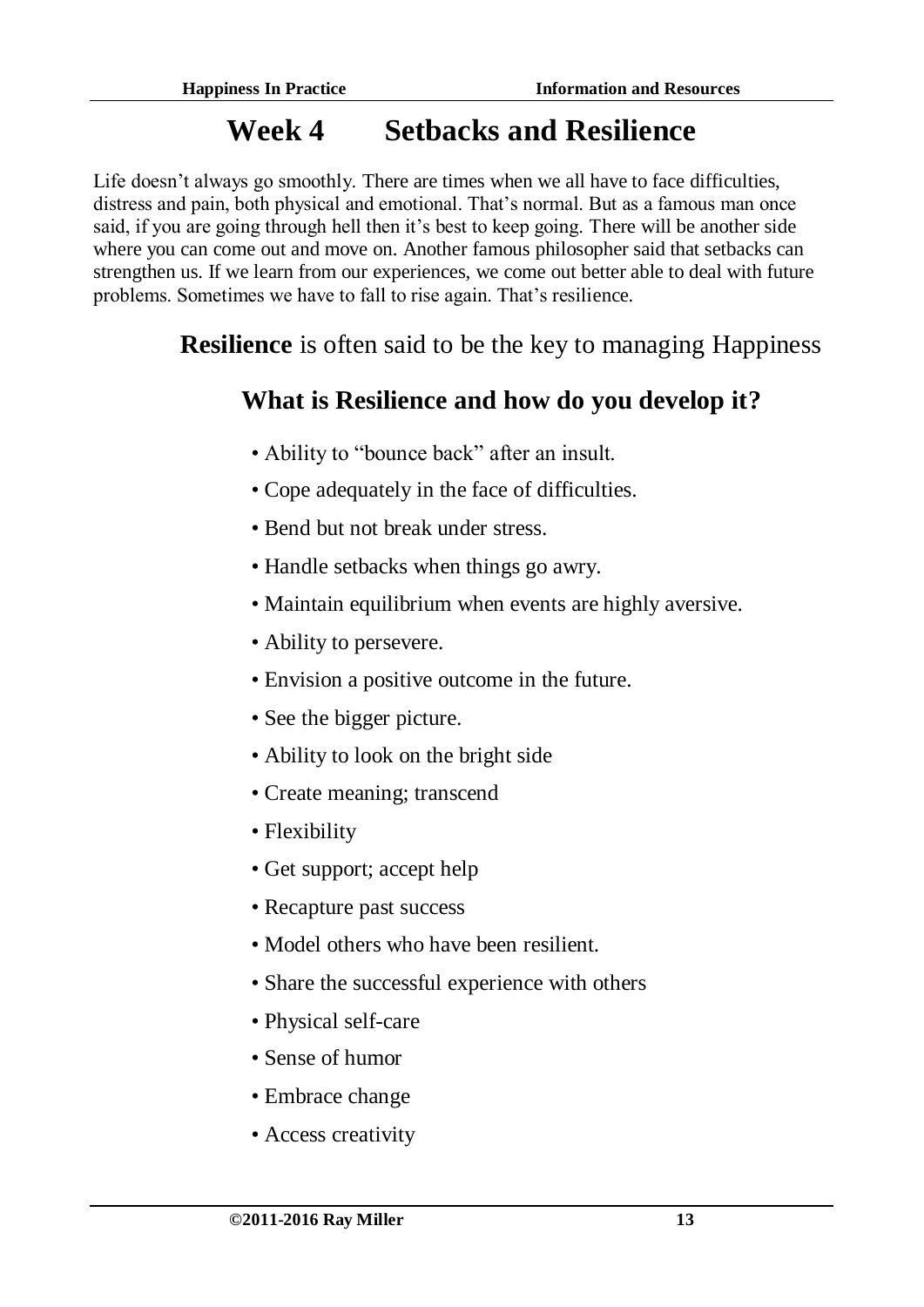# **Characteristics of Resilience**

| <b>Characteristic</b>                      | <b>Signs</b>                                                                                                                                                                                                                                                                                                      |
|--------------------------------------------|-------------------------------------------------------------------------------------------------------------------------------------------------------------------------------------------------------------------------------------------------------------------------------------------------------------------|
| <b>Emotional Self Control</b>              | The ability to control the intensity of our feelings in order to<br>stay focussed during stressful events. People with this trait<br>also display a greater ability to be consistent in their<br>behaviour across a wide range of situations.                                                                     |
| <b>Strong Relationships</b>                | Resilient individuals maintain strong connections with<br>others and tend to have supportive relationships. They are not<br>too proud to accept help and advice from those they trust.                                                                                                                            |
| <b>Genuineness and Self-</b><br>Acceptance | Genuineness involves ensuring that our behaviour reflects our<br>aims and values. Practising what we preach. Self-acceptance<br>implies that those aims, values and expectations are realistic<br>and based on an accurate recognition of our strengths as well<br>as our vulnerabilities.                        |
| <b>Goal Setting</b>                        | Goal-setting involves developing realistic aims and planning<br>consistent, specific and dedicated action to achieve them.<br>There is little point in focusing on goals that seem<br>unattainable. Making a start with small steps leading to<br>success is better than leaping to failure.                      |
| <b>Self-Efficacy</b>                       | Self efficacy is the belief in our ability to get things done and<br>to move steadily towards our goals. Fear of failure is often<br>self-fulfilling. Avoiding distraction, staying focussed on<br>success and playing to our strengths usually pays off.                                                         |
| Perspective                                | Some people have a tendency to 'catastrophise'. Any setback<br>is a disaster and life is all 'doom and gloom'. While some<br>setbacks may be major, many are more minor. Being able to<br>keep things in proportion and see the way forward, the<br>positive as well as the negative, is important.               |
| <b>Curiosity</b>                           | The desire to learn about new things and have new<br>experiences. Being open-minded trying out different<br>approaches rather than becoming stuck in a rut. New ideas<br>and skills increase the ability to move on through an<br>adversity.                                                                      |
| <b>Persistence and flexibility</b>         | Persistence is often the trait most associated with resilience.<br>The ability to tolerate discomfort and frustration and<br>persevere through difficulties or challenges. Often summed up<br>as 'If at first you don't succeed, try again." Be flexible rather<br>than 'banging your head against a brick wall'. |
| <b>Humour</b>                              | A sense of humour helps us not to take ourselves or our ideas<br>too seriously. We are better able to step back a pace and see<br>the situation with a bit more detachment and objectivity.                                                                                                                       |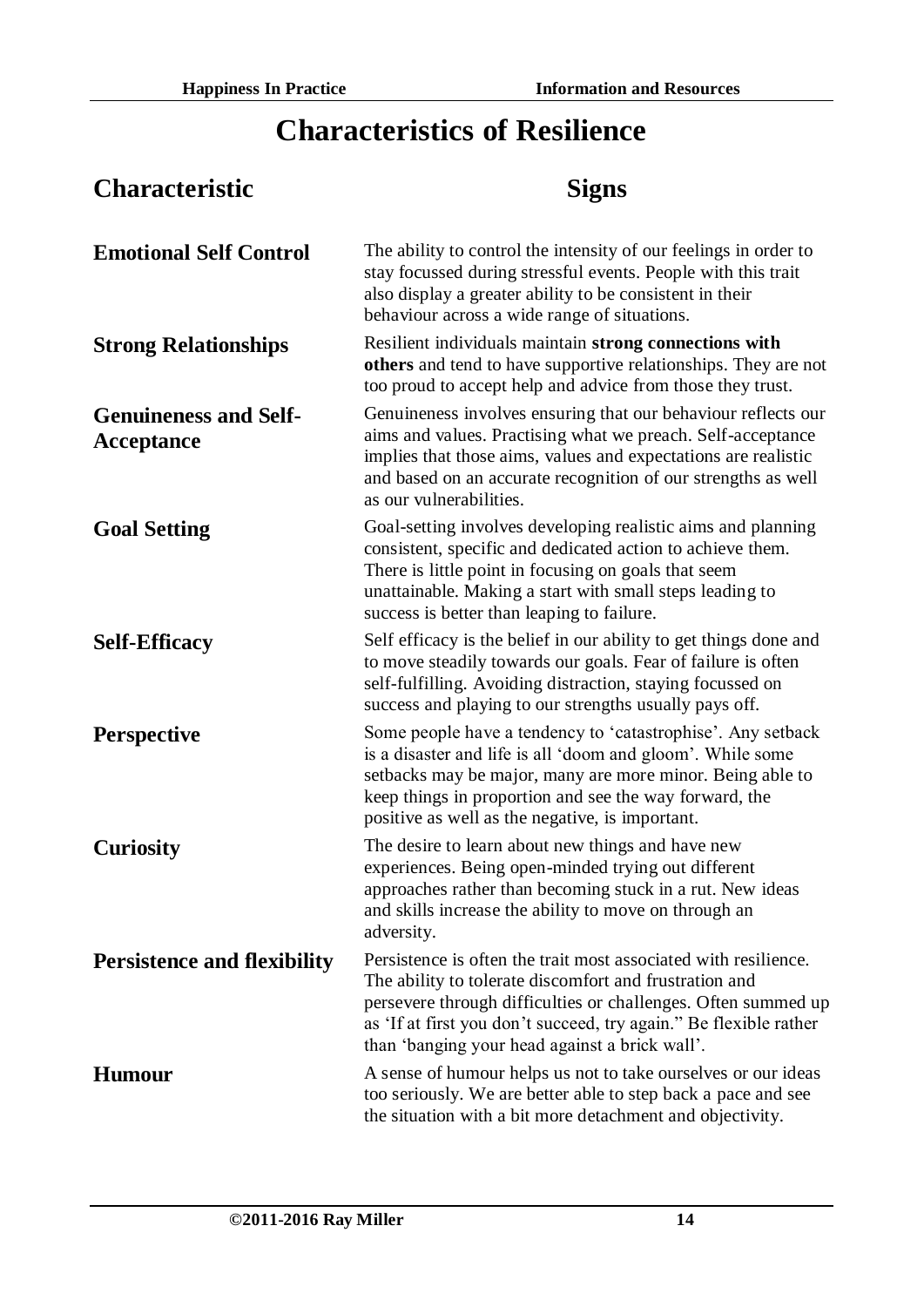# **If you find yourself in a hole, stop digging!**

Inevitably life does not always work out as we would wish or expect. Bad things do happen but the way we think about them can often make them worse. Think about examples of events from your own experience that might fit any or all of the following categories.

*Here's an example for jumping to conclusions: My mother called yesterday and asked how I was. I immediately assumed she was going to complain that I hadn't visited for a while. I felt tense and pressured about having to try and fit in a visit in a busy schedule.*

## **Digging it deeper Signs**

| <b>Jumping to conclusions</b>    | Responding impulsively to situations before you have full<br>information. Loss of control over emotions.                                                                                                            |
|----------------------------------|---------------------------------------------------------------------------------------------------------------------------------------------------------------------------------------------------------------------|
| <b>Tunnel vision</b>             | Not seeing the wood for the trees. So fixed in an attitude<br>or approach that important information and alternatives<br>are ignored.                                                                               |
| <b>Magnifying and minimizing</b> | Allowing negatives to seem so important that they seem<br>to dominate everything while failing to give any credit to<br>the positives.                                                                              |
| <b>Personalizing</b>             | 'Everything wrong must be my fault.' 'Things always go<br>wrong because I'm useless.' 'I never seem to learn or<br>change.' 'People will all blame me.' Resilience requires<br>accurate, realistic self-assessment. |
| <b>Externalizing</b>             | Opposite of personalizing. 'I'm just a victim here.'<br>'People always let me down.' 'Life is just so unfair.'<br>Resilience requires accepting a personal responsibility for<br>changes where you can make them.   |
| Over generalizing                | 'Nothing will ever go right for me.' 'Everything I try<br>fails.' 'I'm a total mess as a parent/partner/colleague.'<br>'It's not worth even trying.' 'I'm unhappy now so<br>happiness can never come or last'.      |
| <b>Read My Mind</b>              | 'I know I didn't tell them how I felt but they should just<br>have known.' 'I shouldn't have to ask for help.' 'They<br>should see that's not what I wanted.' 'People are just<br>insensitive to my feelings.'      |
| <b>Emotional Reasoning</b>       | 'I'm feeling anxious so I'm not going to cope.' 'I'm not<br>feeling at my best today so everything will go wrong.'<br>'I'm feeling good so everything will be OK even if I<br>make no effort or plans.'             |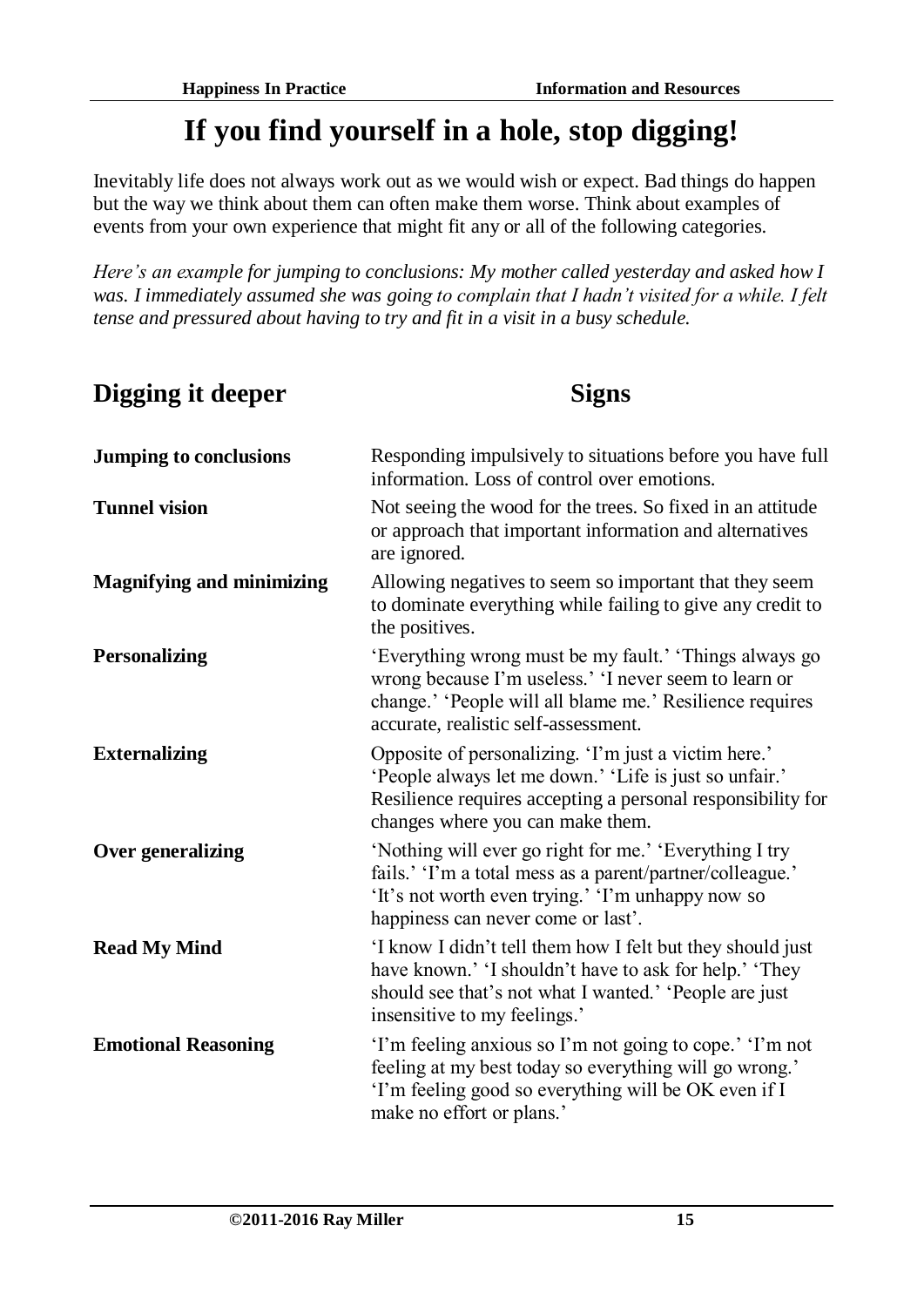This week, keep a note each day of any examples of Resilience you have used. If you identify some that are not on the list, that's great! Include them too! Try to record 3 examples of **Resilience** a day and review them each evening.

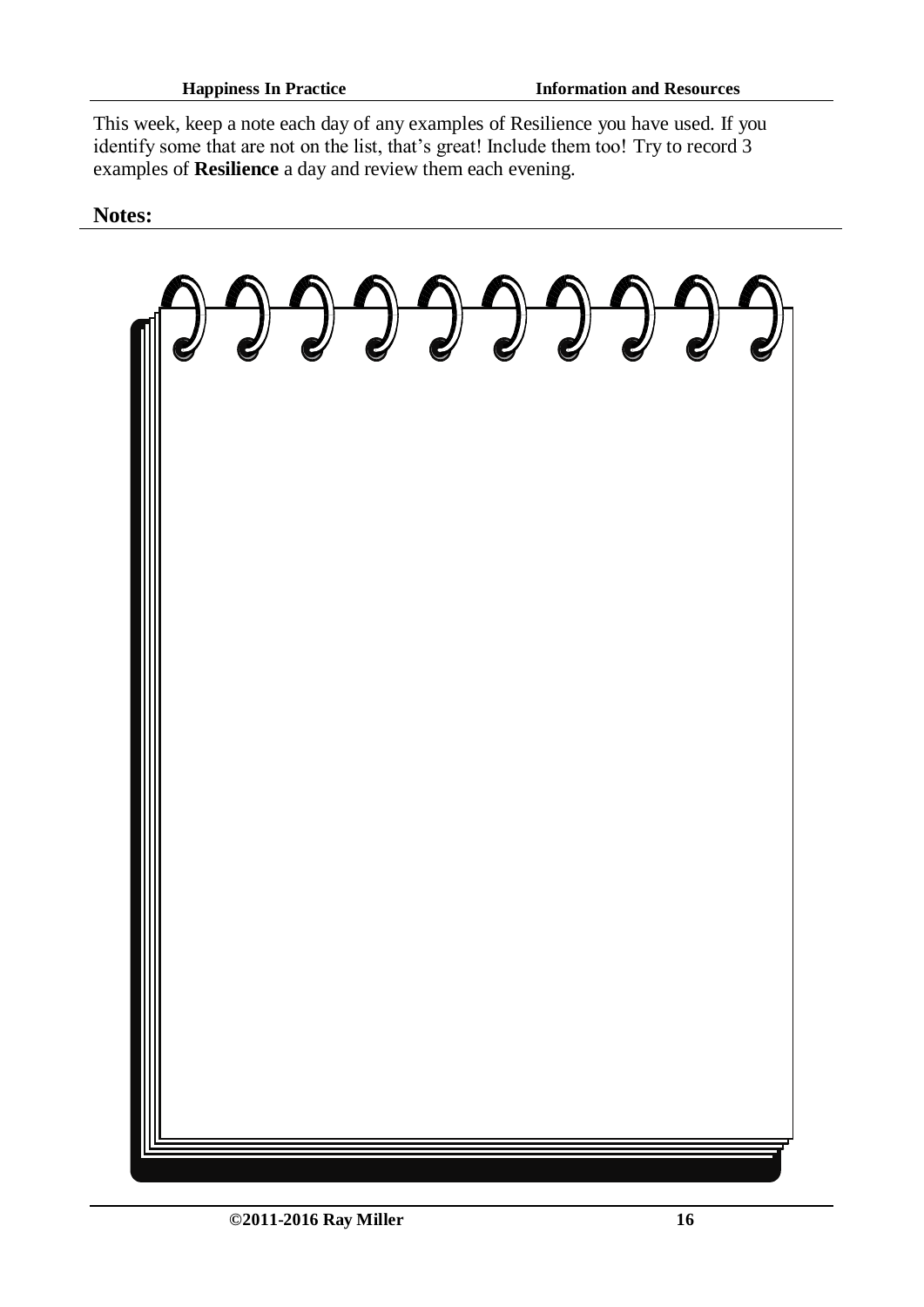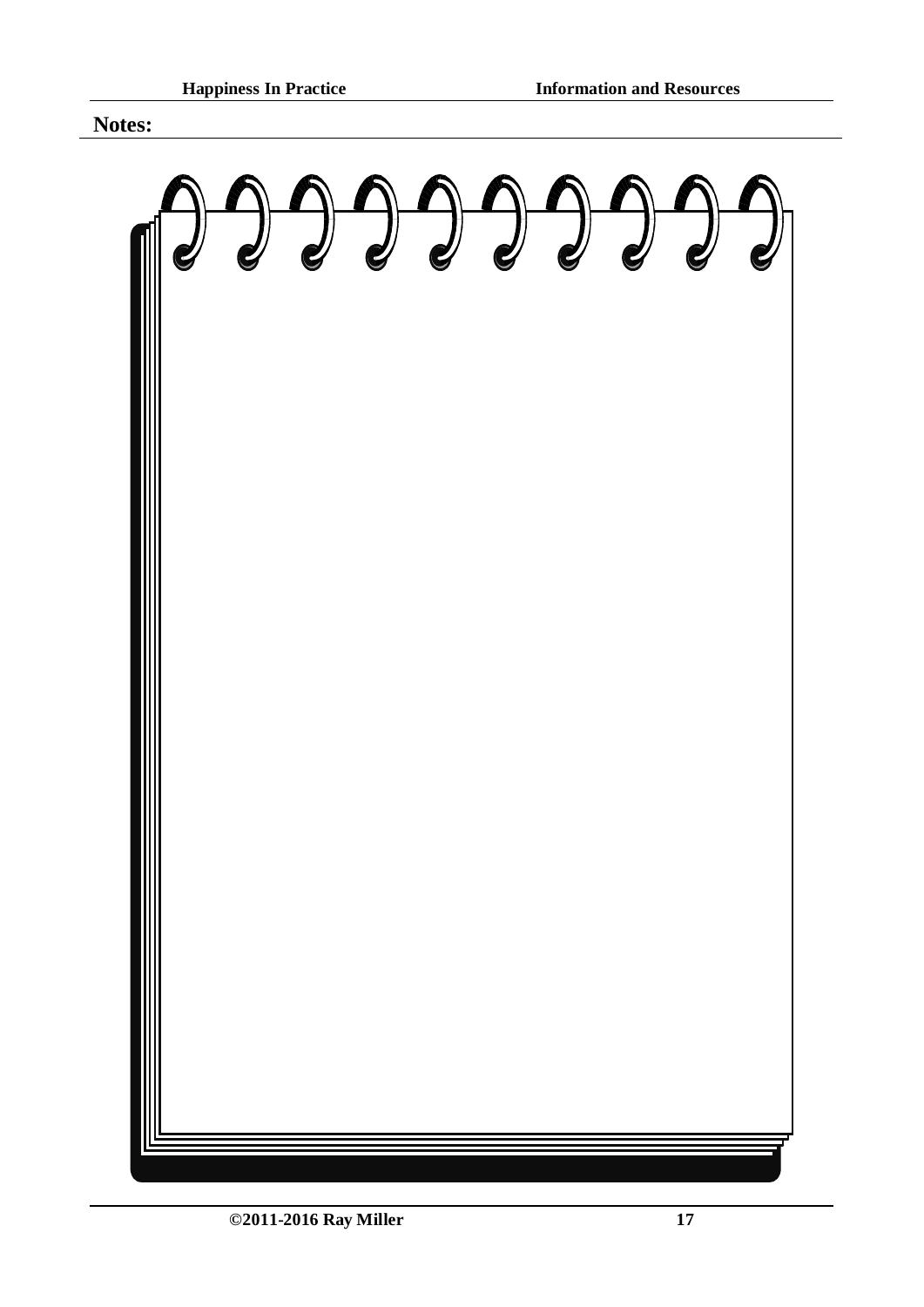# **Week 5 Expressions of Gratitude**

One of the core ingredients of Positive Psychology is the *Gratitude Letter:* a written and specific expression of thanks to someone who has been especially kind or important to you and who has never heard you express your gratitude. It might be parents, siblings, other relatives, friends, teachers, coaches, teammates, employers, and so on.

#### **Guidelines for a gratitude letter and a gratitude visit**

You can write the letter any way you like. It is recommended that you actually read it aloud face to face to the person if possible, or you can visit them face to face and then hand them the letter to read themselves whilst you stand there. If personal delivery in a gratitude visit is not possible then you can mail, fax, or email the letter. You might then follow up by making a phone call.

If for some reason those options are is not possible then you might like to read it aloud as if they were listening. You might like to do this at a special place or location, one that has strong memories for you.

Some people find it helpful to keep the letter for a period of time (say one week) and read it everyday for that time.

You may find it helpful to write about the following things:

- 1. Why you are writing this letter.
- 2. What you are grateful for. Be as specific as possible.
- 3. Describe the things you are grateful for in concrete terms
- 4. Describe how their behaviour affected you, how you benefited, what you learnt.
- 5. Allow yourself to really be in touch with the feeling of gratitude as you write.
- 6. Read and re-read the letter to ensure that it really captures your thoughts and feelings.
- 7. Set a time and day to go on your gratitude visit.
- 8. Make the visit. For many people this is the hardest part, but it is also the most beneficial.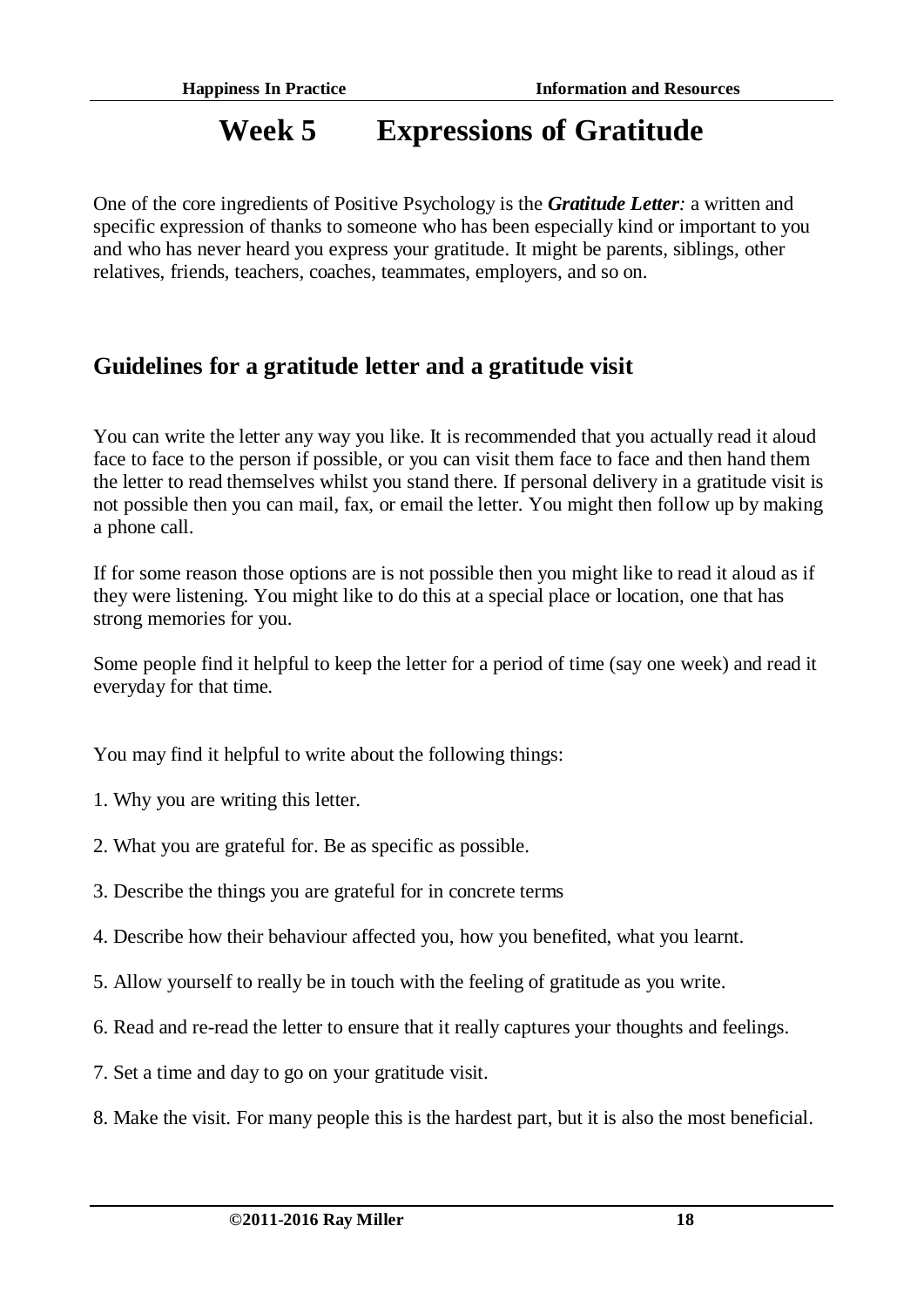## **THE LETTER OF GRATITUDE EXERCISE: HOW GRATITUDE CAN HELP OUR LIVES.**

Gratitude is about being aware of and appreciating the good things in your life and not taking them for granted. It is about acknowledging the kindness of others. It helps us recognise that we are not alone and that others have helped and supported us along the way.



Gratitude is an important character strength that is strongly correlated with happiness. It is a very positive emotion; after all it is hard for a person to feel bitter, angry and resentful at the same time as feeling grateful. So to be able to experience this emotion more of the time can only be a good thing.

As well as increasing our happiness, being grateful ensures we look after ourselves, our relationships and our lives.

Gratitude is sometimes regarded as a spiritual act.

However, many researchers have been investigating the scientific aspects of gratitude and how engaging in gratitude activities can enhance happiness. What is emerging is that gratitude is not just for the spiritual, it is an intervention that can be beneficial to us all.

Research by a psychologist, Martin Seligman, found people who wrote a gratitude letter to someone they had never properly thanked were happier and less depressed one month later compared to those who had simply written about an early memory.

Another psychologist, Sonja Lyubomirsky, was even able to show that people writing gratitude letters for just 15 minutes a week for 8 weeks were happier 6 months later.

Other research has shown gratitude is associated with better life satisfaction, increased social support and may help prevent stress and depression. Increased awareness of the good things and people in your life makes positive feelings stronger, so you come to see the world differently.

Nothing has changed, just your attitude and your perspective on life.

If you have benefitted from these exercises, you can help others change their lives too. The lessons have been simple – pass them on. One way to improve all our happiness and well-being is to help others as we ourselves have been helped.

#### **We call this 'Pay it Forward'.**

Gratitude may pay back those who have helped you, but **Pay it Forward** and your positive input may end up helping countless others – and yourself!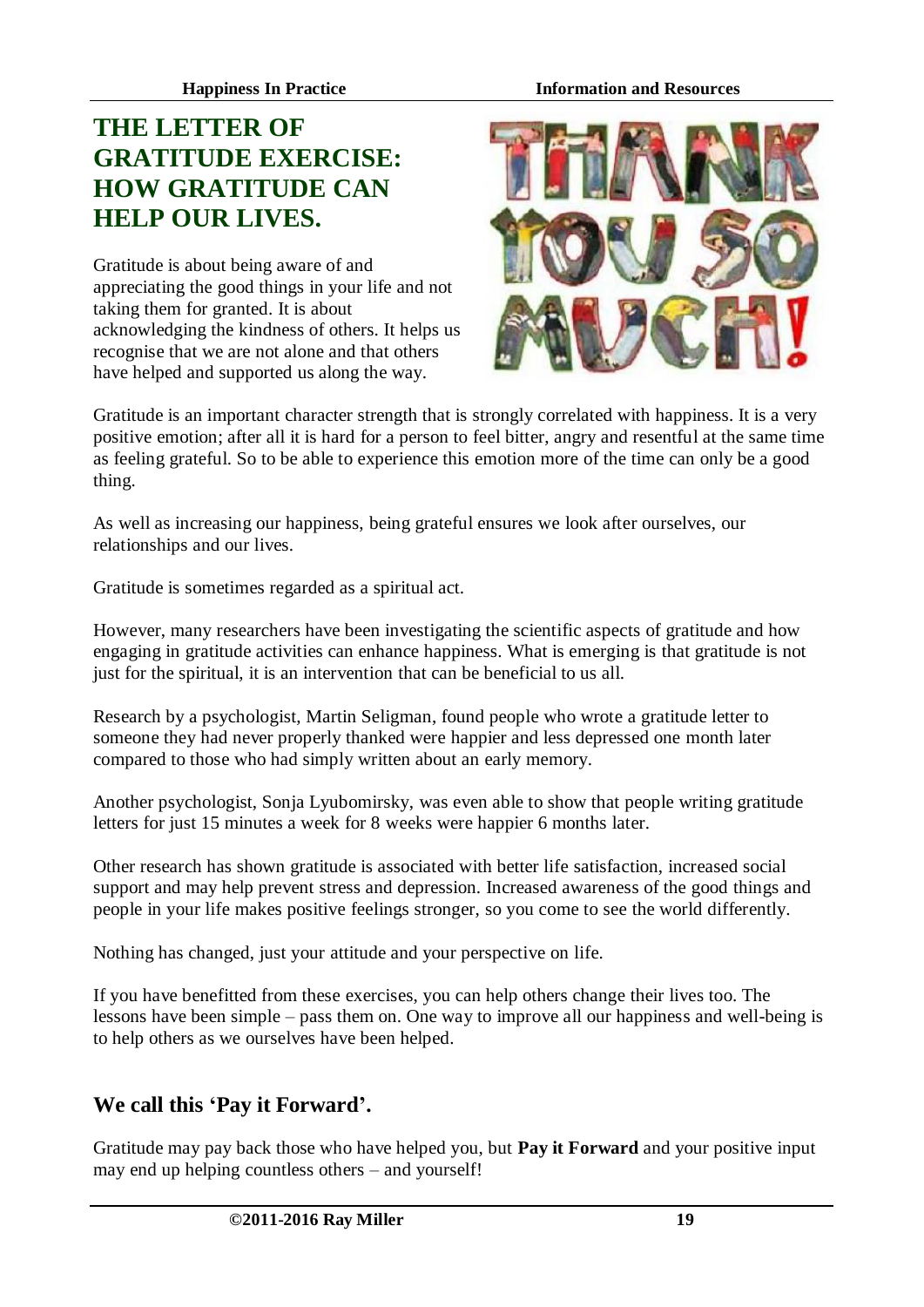Write an outline of your **Gratitude Letter** here:

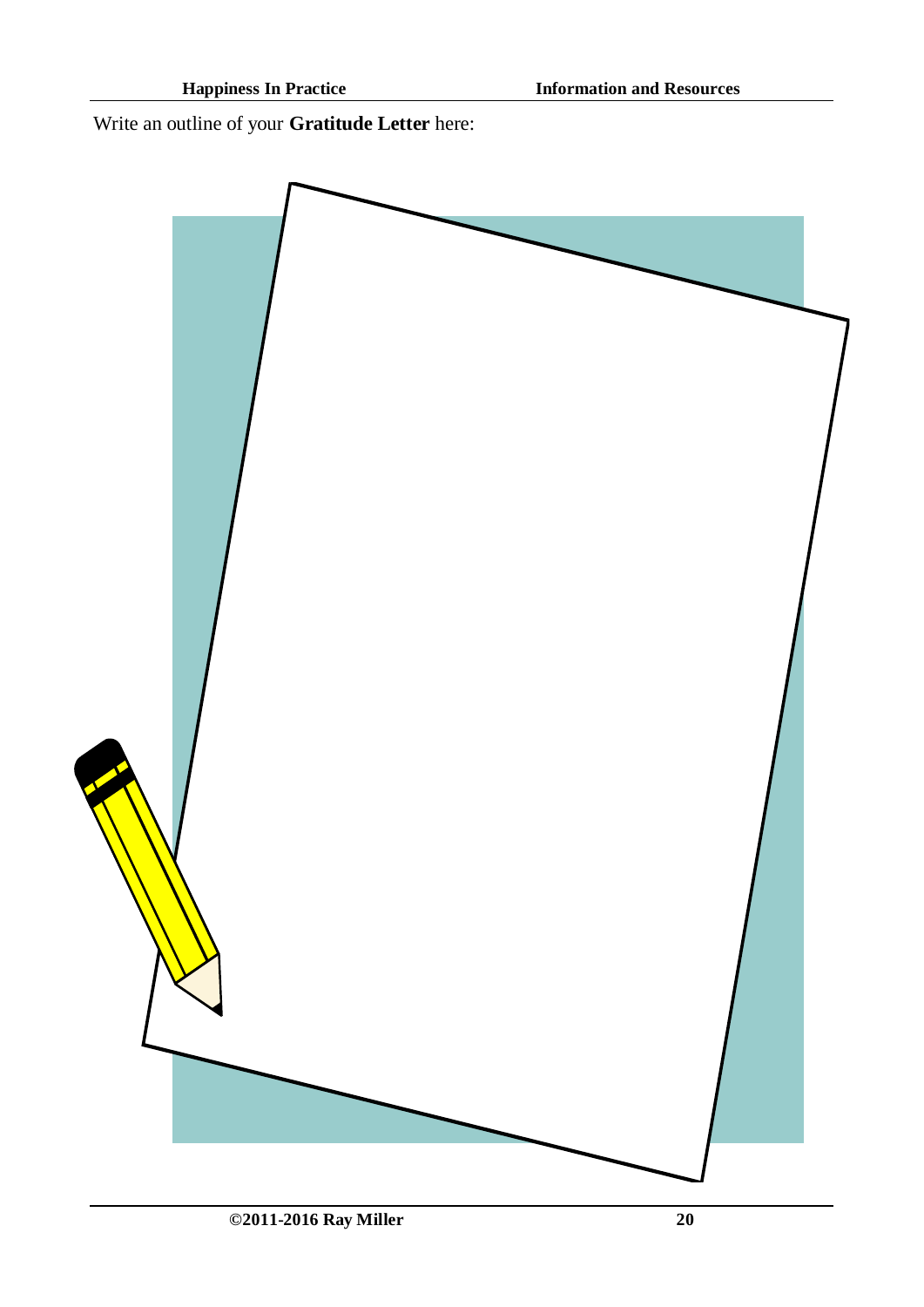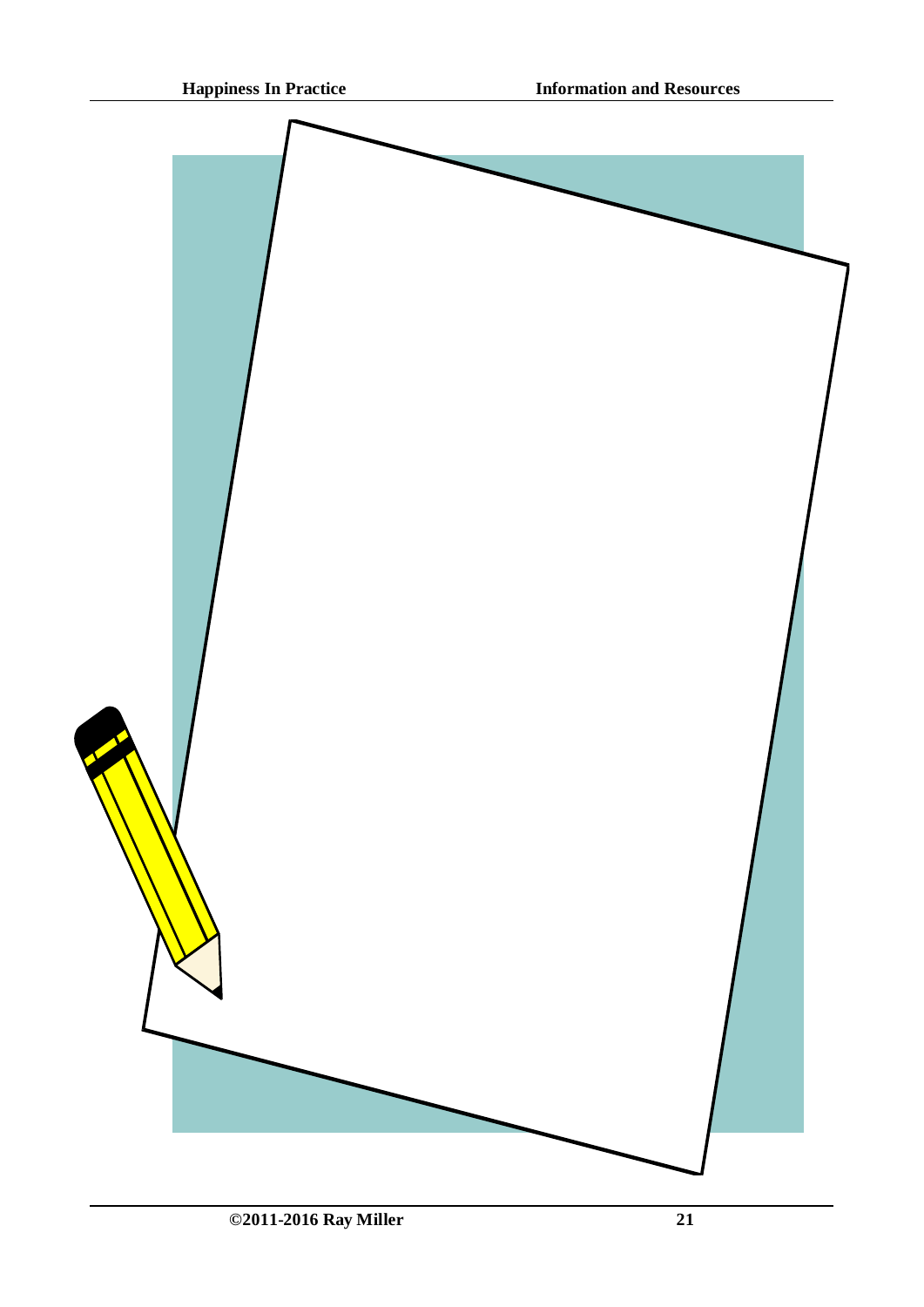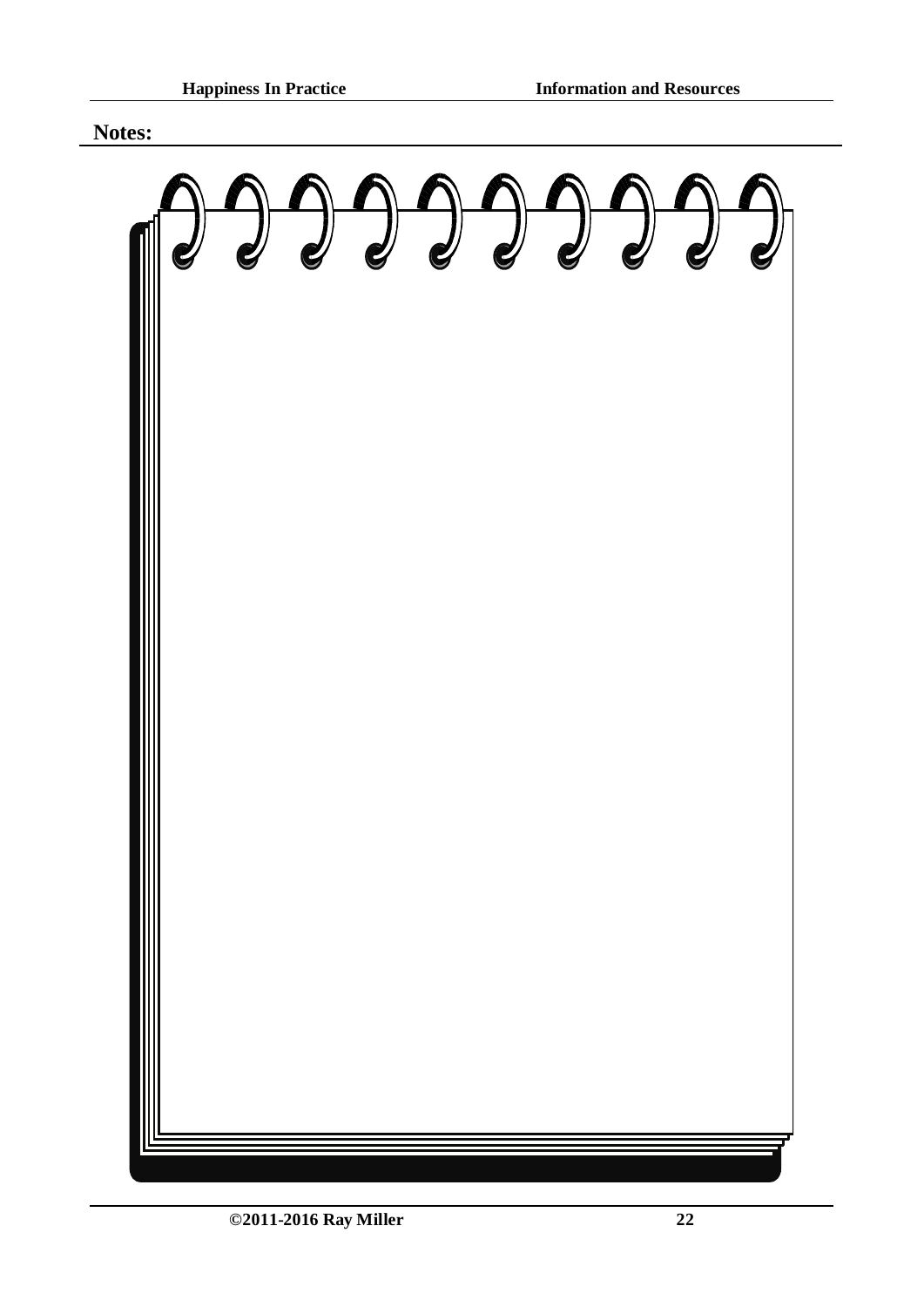